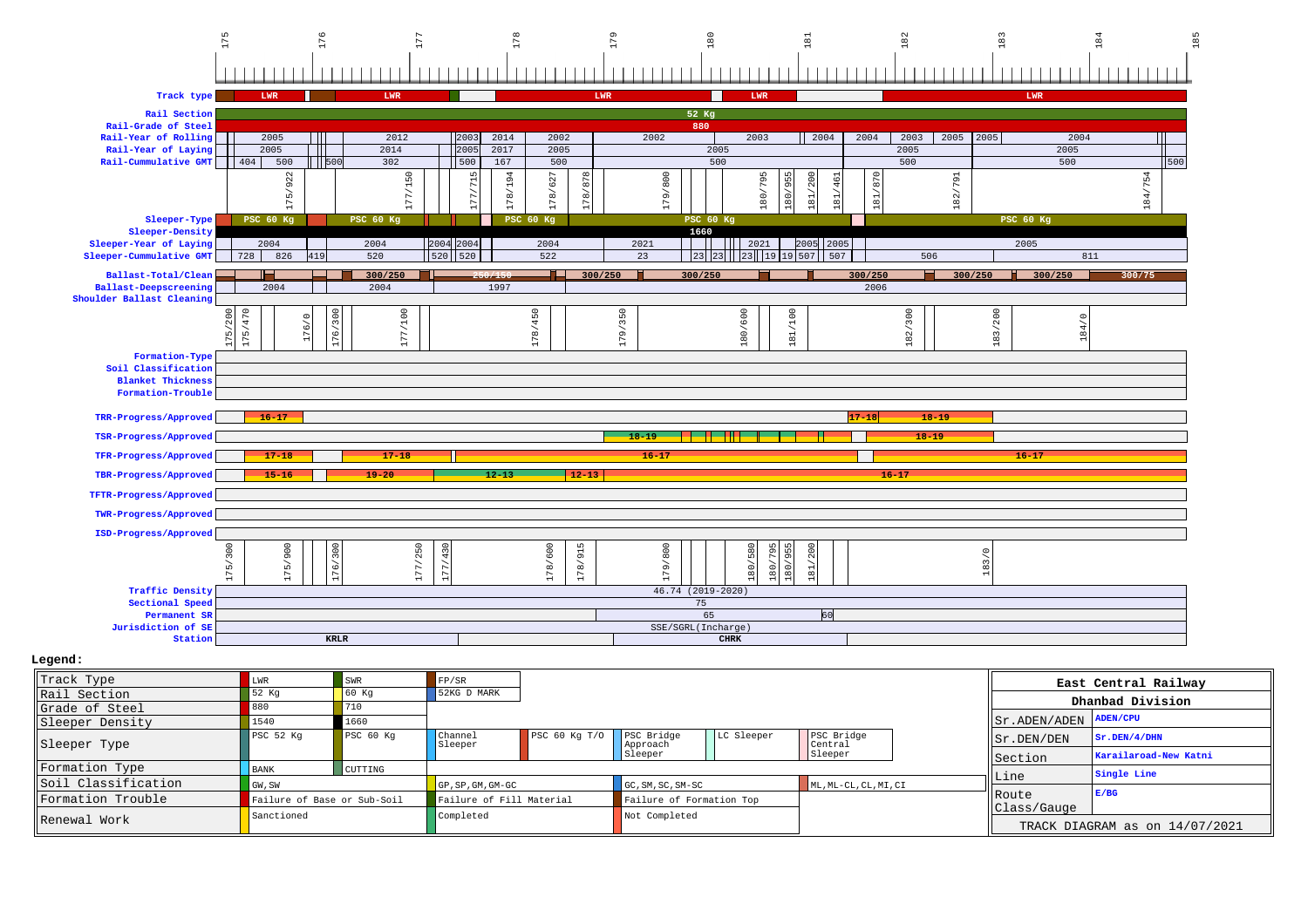|                                                   | $185$            | 186                                   | 67                                                    | $\frac{8}{6}$                        | $\frac{9}{6}$ | 190                    | 51               | 192                       | 193                                              | 95                                       |
|---------------------------------------------------|------------------|---------------------------------------|-------------------------------------------------------|--------------------------------------|---------------|------------------------|------------------|---------------------------|--------------------------------------------------|------------------------------------------|
|                                                   |                  |                                       |                                                       |                                      |               |                        |                  |                           |                                                  |                                          |
| Track type                                        |                  | LWR                                   |                                                       |                                      |               |                        |                  | LWR                       |                                                  |                                          |
| Rail Section                                      |                  |                                       | 52 Kg                                                 |                                      |               | $60$ Kg                |                  | 60 Kg                     |                                                  | 52 Kg                                    |
| Rail-Grade of Steel                               |                  |                                       |                                                       |                                      |               | 880                    |                  |                           |                                                  |                                          |
| Rail-Year of Rolling                              |                  | 2005                                  | 2005                                                  | 2005                                 | 2005          | 2017                   | 2017             | 2020                      | 2012<br>2011                                     | 2007                                     |
| Rail-Year of Laying                               | 2005             | 2005                                  | 2005                                                  | 2005                                 | 2005          | 2020                   | 2020             | 2021                      | 2014<br>2014                                     | 2014                                     |
| Rail-Cummulative GMT                              | 500              | 500                                   | 500                                                   | 500                                  | 493           | 47                     | 47               |                           | 274<br>274                                       | 290                                      |
|                                                   | 185/868          | 435<br>$\overline{34}$<br>186/<br>187 | $\mathrel{\sim}$<br>187/365<br>$\overline{10}$<br>187 | 260<br>25<br>$\overline{88}$<br>188/ | 415<br>189    | 190/100                | 191/100          | S<br>192                  | 193/600<br>993<br>$\frac{40}{5}$<br>193/<br>193/ |                                          |
| Sleeper-Type                                      | <b>PSC 60 Kg</b> | PSC 60 Kg                             |                                                       |                                      | PSC 60 Kg     |                        | <b>PSC 52 Kg</b> | PSC 60 Kg                 |                                                  | PSC 52 Kg                                |
| Sleeper-Density                                   | 2005             |                                       | 1660                                                  |                                      | 2005          | 1660<br>2020           | 1540<br>1992     | 1660<br>2020              | 1540<br>1992                                     | 1540<br>1992                             |
| Sleeper-Year of Laying<br>Sleeper-Cummulative GMT | 811              | 2005<br>506                           | 2005                                                  | 506                                  | 501           | $47 \mid 43 \mid$      | 1308             | 43<br>40<br>84            | 1310                                             | 1305                                     |
|                                                   |                  |                                       |                                                       |                                      |               |                        |                  |                           |                                                  |                                          |
| Ballast-Total/Clean                               | 300/250          | 300/75                                | 250/50                                                | 250/100                              | 3007100       | 350/300                | 350/300          | 300/50                    | 300/75                                           | 250/50                                   |
| <b>Ballast-Deepscreening</b>                      |                  | 2006                                  |                                                       | 2006                                 | 2007          | 2020                   | 2020             | 2006                      |                                                  | 2006                                     |
| Shoulder Ballast Cleaning                         |                  |                                       |                                                       |                                      |               |                        |                  |                           |                                                  |                                          |
|                                                   |                  | 187/0<br><b>LC</b>                    | $\circ$<br>$\frac{8}{8}$                              |                                      | $\circ$<br>39 | 189/700<br>220<br>190/ | 191/400          | $\subset$<br>$\sim$<br>o  | $\circ$<br>194/                                  |                                          |
| Formation-Type                                    |                  |                                       |                                                       |                                      |               |                        |                  |                           |                                                  |                                          |
| Soil Classification                               |                  |                                       |                                                       |                                      |               |                        |                  |                           |                                                  |                                          |
| <b>Blanket Thickness</b>                          |                  |                                       |                                                       |                                      |               |                        |                  |                           |                                                  |                                          |
| Formation-Trouble                                 |                  |                                       |                                                       |                                      |               |                        |                  |                           |                                                  |                                          |
|                                                   |                  |                                       |                                                       |                                      |               | $18 - 19$              |                  |                           |                                                  |                                          |
| TRR-Progress/Approved                             |                  |                                       |                                                       |                                      |               |                        | $17 - 18$        | $17 - 18$                 | $11 - 12$                                        |                                          |
| TSR-Progress/Approved                             |                  |                                       |                                                       |                                      |               | $18 - 19$              | $18 - 19$        | $18 - 19$                 |                                                  |                                          |
| TFR-Progress/Approved                             |                  | $16 - 17$                             |                                                       |                                      | $17 - 18$     |                        |                  | $08 - 09$                 |                                                  |                                          |
| TBR-Progress/Approved                             |                  | $16 - 17$                             |                                                       | $19 - 20$                            | $17 - 18$     | $17 - 18$              | $17 - 18$        | $17 - 18$                 |                                                  | $09 - 10$                                |
| TFTR-Progress/Approved                            |                  |                                       |                                                       |                                      |               |                        |                  |                           |                                                  |                                          |
| TWR-Progress/Approved                             |                  |                                       |                                                       |                                      |               |                        |                  | $08 - 09$                 |                                                  |                                          |
| ISD-Progress/Approved                             |                  |                                       |                                                       |                                      |               |                        |                  |                           |                                                  |                                          |
|                                                   |                  |                                       |                                                       | $\sim$                               |               |                        |                  |                           |                                                  |                                          |
|                                                   |                  |                                       |                                                       | $\overline{27}$                      | 425           |                        | 400              | 900                       | 600                                              | 630                                      |
|                                                   |                  |                                       | 87/639                                                |                                      |               |                        |                  | 192/0                     | 94                                               |                                          |
| <b>Traffic Density</b>                            | 185/700          | 46.74 (2019-2020)                     |                                                       | 188/700<br>188/                      | 189/          | 190/100                | 191/100<br>191/  | 192/<br>43.48 (2019-2020) | 193/                                             | 194/                                     |
| Sectional Speed                                   |                  |                                       |                                                       |                                      |               | 75                     |                  |                           |                                                  |                                          |
| Permanent SR                                      | 65               |                                       |                                                       |                                      |               |                        |                  |                           |                                                  |                                          |
| Jurisdiction of SE                                |                  |                                       |                                                       |                                      |               | SSE/SGRL(Incharge)     |                  |                           |                                                  |                                          |
| Station                                           |                  |                                       |                                                       |                                      | $_{\tt SGRL}$ |                        |                  |                           |                                                  | <b>MHDA</b>                              |
| Legend:                                           |                  |                                       |                                                       |                                      |               |                        |                  |                           |                                                  |                                          |
| Track Type                                        | $_{\rm LWR}$     | $\ensuremath{\mathsf{SWR}}$           | FP/SR                                                 |                                      |               |                        |                  |                           |                                                  |                                          |
| Rail Section<br>Grade of Steel                    | $52$ Kg<br>880   | 60 Kg                                 |                                                       |                                      |               |                        |                  |                           |                                                  | East Central Railway<br>Dhanbad Division |

| Grade of Steel      |                             |                |                               |                            |                          |            |                       |                                 | manpau prvision                |
|---------------------|-----------------------------|----------------|-------------------------------|----------------------------|--------------------------|------------|-----------------------|---------------------------------|--------------------------------|
| Sleeper Density     | 1540                        | 1660           |                               |                            |                          |            |                       | $  $ Sr. ADEN/ADEN $ $ ADEN/CPU |                                |
| Sleeper Type        | PSC 52 Kg                   | PSC 60 Kg      | Channel<br>Sleeper            | PSC 60 Kg T/O   PSC Bridge | Approach                 | LC Sleeper | PSC Bridge<br>Central | $\parallel$ Sr. DEN/DEN         | Sr.DEN/4/DHN                   |
|                     |                             |                |                               |                            | Sleeper                  |            | Sleeper               | <b>Section</b>                  | Karailaroad-New Katni          |
| Formation Type      | <b>BANK</b>                 | <b>CUTTING</b> |                               |                            |                          |            |                       |                                 | Single Line                    |
| Soil Classification | GW, SW                      |                | $\overline{G}$ GP.SP.GM.GM-GC |                            | GC.SM.SC.SM-SC           |            | ML, ML-CL, CL, MI, CI | Line                            |                                |
| Formation Trouble   | Failure of Base or Sub-Soil |                | Failure of Fill Material      |                            | Failure of Formation Top |            |                       | <b>IRoute</b><br>Class/Gauge    | E/BG                           |
| Renewal Work        | Sanctioned                  |                | Completed                     |                            | Not Completed            |            |                       |                                 | TRACK DIAGRAM as on 14/07/2021 |